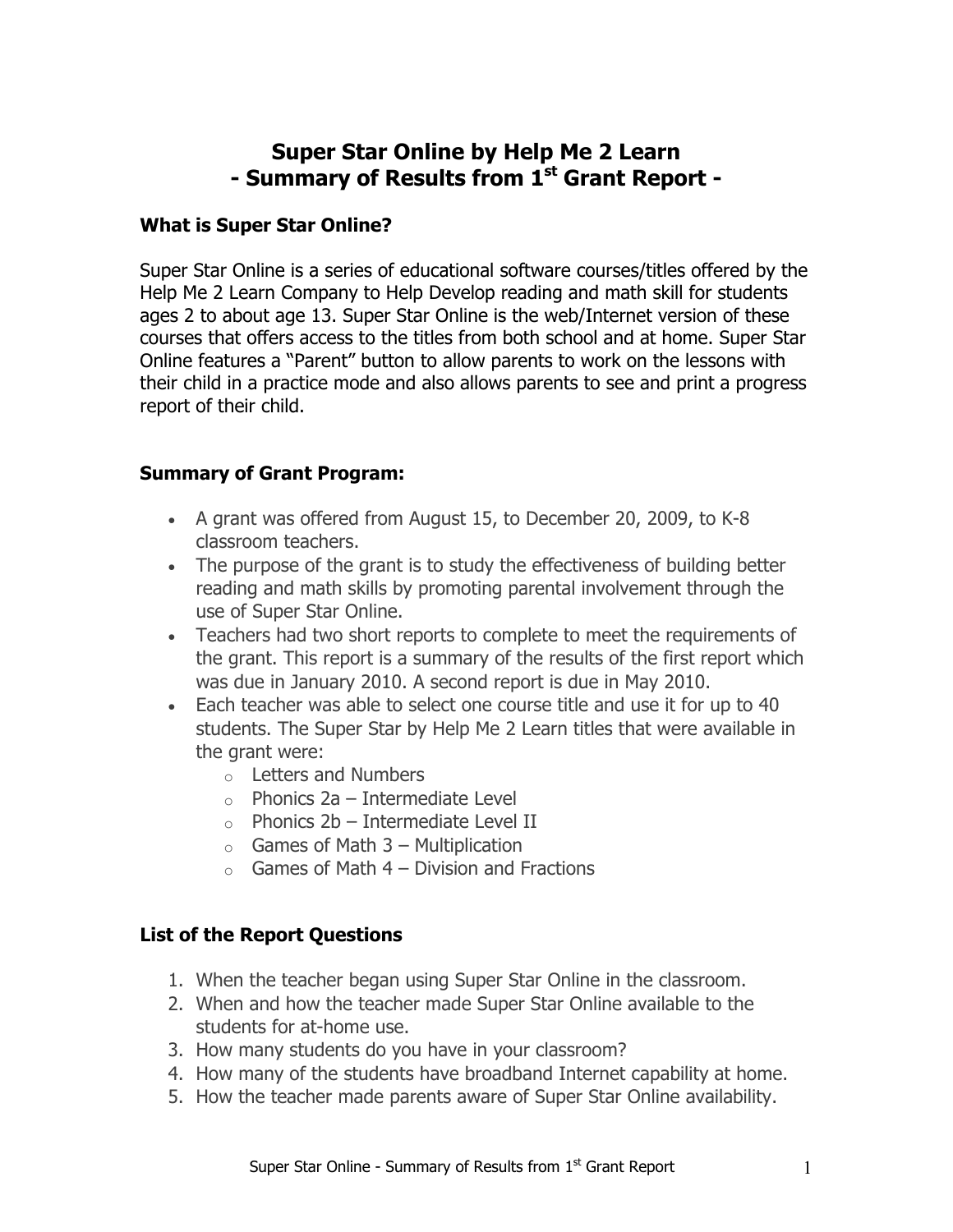- 6. What percentage of parents used Super Star Online to help their child with the online lessons (as reported in the Super Star Online Student Management - Parent Mode Reports).
- 7. The teachers overall assessment of Super Star Online as an effective resource for promoting parental involvement and for improving educational performance of students.

**Question 1:** When the teacher began using Super Star Online in the classroom?

**Results:** Most teachers began using the software anywhere from September to December of 2009. A few began using the software in January of 2010.

**Question 2:** When and how the teacher made Super Star Online available to the students for at-home use?

**Results:** While the answer to when varied greatly, here is a sample of the answers to how the teacher made Super Star Online available to the students for at-home use:

- Some teachers mentioned that they required students to complete the Pre-test at school, they then locked the Pre-test/Post-test and started allowing the students to use the programs at home.
- The most common answer was that they sent home a flyer with the link, the student user names and passwords. Some teachers used the letter or parts of the sample letter to parents as provided by the Help Me 2 Learn Company. Others made their own letter. Several teachers sent a follow-up letter or more than one follow-up letter.
- Some teachers asked the parents to return their note with the parent's email address on it so they could contact them.
- Several teachers spoke to the parents about use of the software. Some spoke to the parents and their parent/teacher conference. Some teachers showed the parents how to use the programs at an inservice meeting.
- Some teachers made phone calls to the parents.
- Some teachers sent emails to the parents.
- Some teachers gave a demonstration to both the parents and students on how to access the program.
- Some teachers sent letters to the parents in both English and Spanish.
- Some teachers placed a link on the school or teacher/classroom website.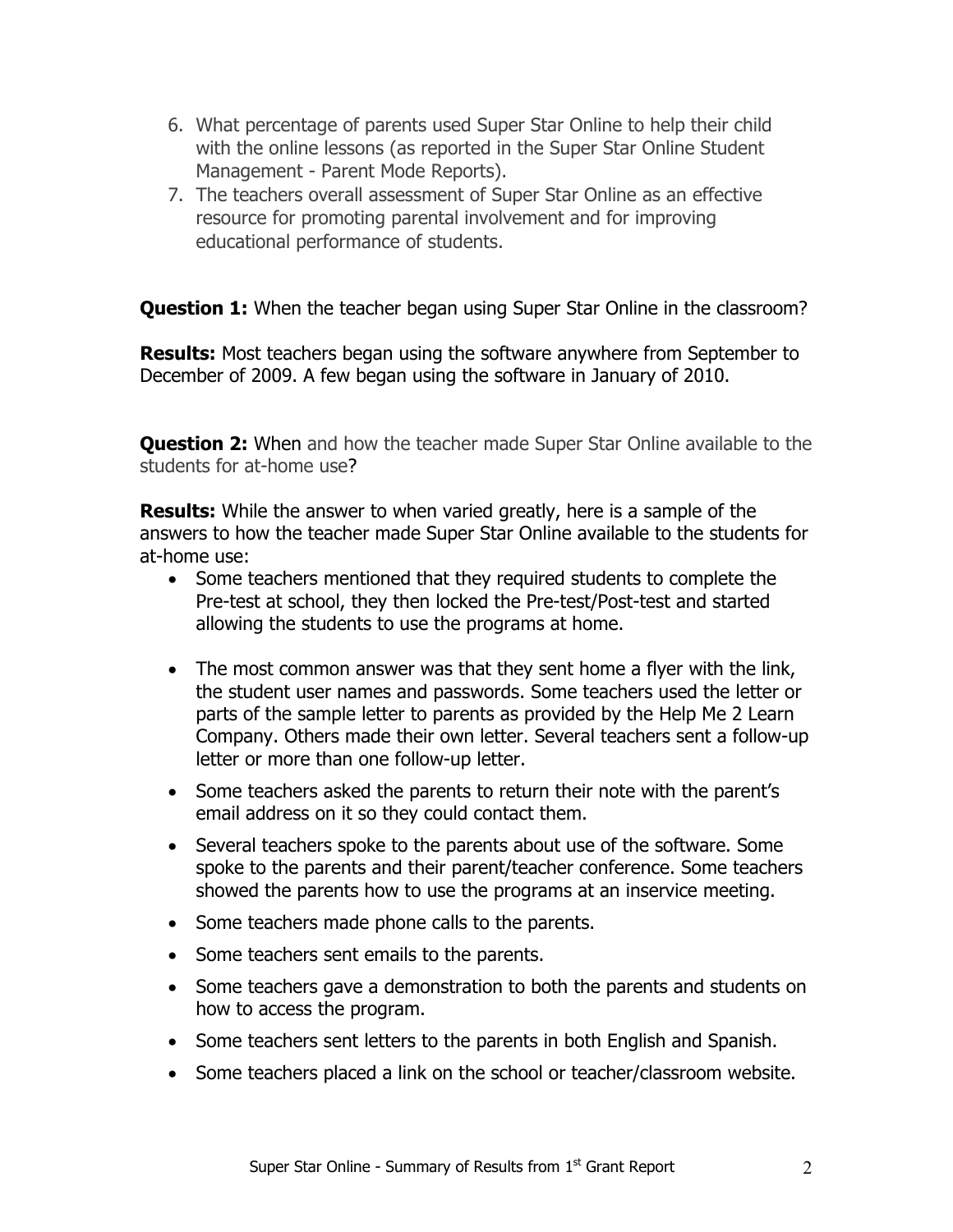• Some teachers placed instructions for using the website inside the report card.

**Question 3:** How many students do you have in your classroom?

**Results:** Each teacher had the opportunity to make one of our course titles available to all of the students in their class. The lowest number of student reported was 12, the highest number was 40. Most classes were around 18 to 20 students. The purpose of this question was to help determine what percentage of students had broadband internet access at home and what percentage of students used the program at home.

**Question 4:** How many of the students have broadband Internet capability at home?

**Results:** Though not absolutely required, broadband Internet capability is needed for a satisfactory user experience. It is assumed that if a home has broadband Internet capability, that they would have a computer at home. This question goes to the importance of online access as opposed to CD-ROM or network access at school. One of the biggest advantages of the online access version is that student can use the programs at school and at home thus greatly extending the time available for using the software. The second big advantage is that the online version is that it allows parents to view the lessons their child is working on, and it allow the parents to help their child with the lessons and track their progress.

An April 2009 survey by the Pew Research Center's Internet & American Life Project shows 63% of adult Americans now have broadband internet connections at home, a 15% increases from a year earlier.

- Teachers from rural communities report very low rates of broadband Internet access.
- Here is a sample of the responses with the number of students with broadband internet access over the number of students in the class: 21/25, 28/38, 12/17, 17/19. 11/18, 12/17, 20/20, 8/17, 5/20, 20/20, 31/33, 13/14, 5/25, 4/14, 5/15, 17/17, 19/19, 12/15, 20/28.
- Besides these numbers, there were comments that some students access online programs from the school library and that some families made a special effort to visit the library to use the programs. Others reported that the students used the online programs at the grandparent's home.
- These numbers go to the question "How should at-home technology be integrated in the school curriculum? Obviously, teachers can't expect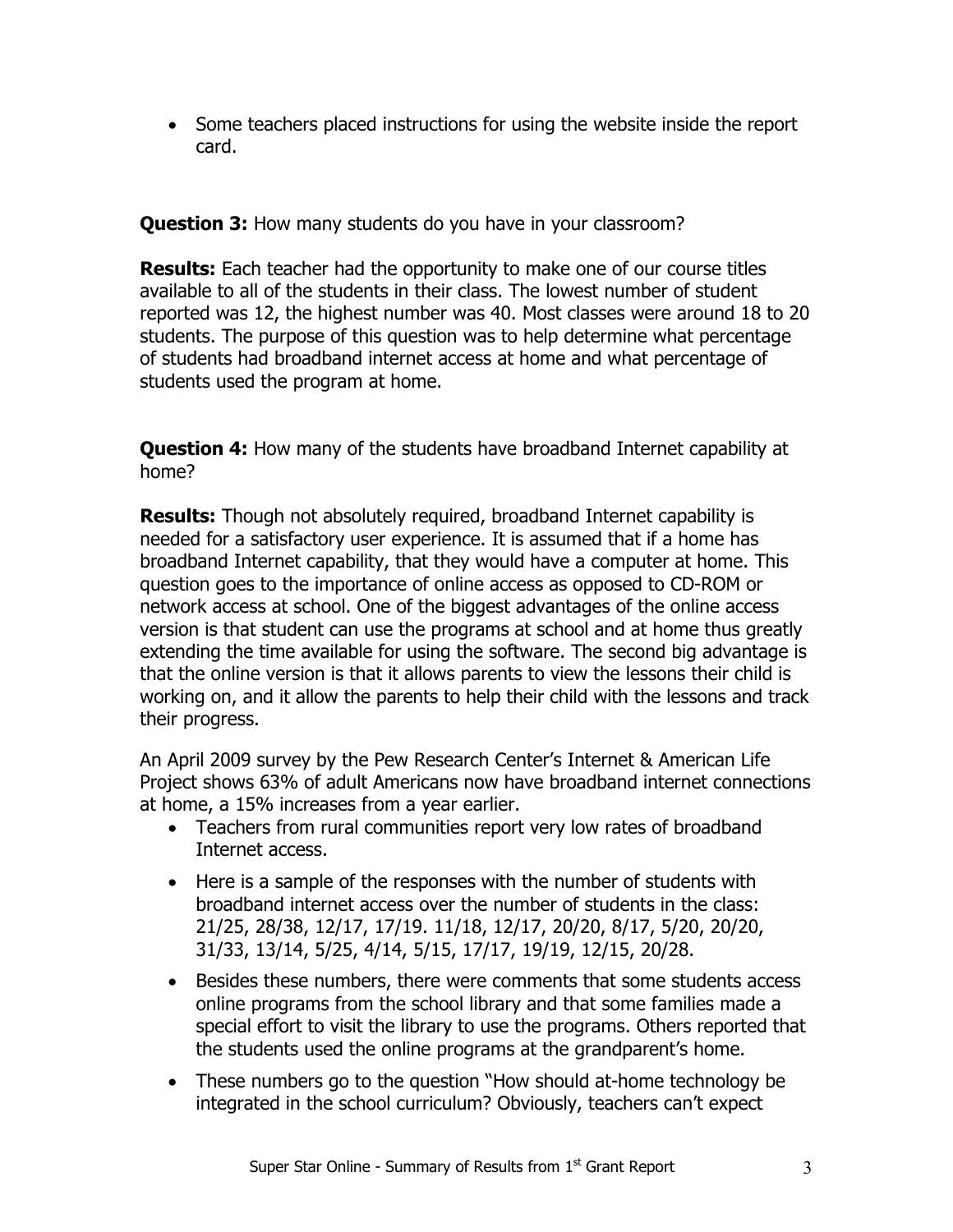students to complete online assignments at home when all of the students in the class don't have access to the programs. And teachers can't expect parents to work with their children at home with the programs when parents don't have Internet access at home.

The following are some possible solutions to this problem:

- o Make use of the programs through before or after school programs or school computer access.
- o Use the school or public library computers.
- o Make at home online assignments extra credit assignments and give students without online access an alternative written assignment.

**Question 5:** How did you make parents aware of Super Star Online availability?

**Results:** This question was meant to be directed specifically at the parents, though many of the answers in question 2 overlap. It was very obvious from the reports that some teachers put a lot more effort into trying to involve the parents than others.

- A teacher reported that she emailed and called all of the parents and offered the students a contest and had them bring their completed gold star certificates to class.
- A teacher said that when the parents came to pick up the students, they would see them on Super Star and she would talk to the parents about the program and the advantages of using it for extra practice at home.
- A teacher said she showed the students and parents how to access the program at a weekly meeting.
- A teacher had students carry a letter home and continued weekly reminders on agendas and newsletters.
- A teacher showed parents how to access the program using a Smartboard.

**Question 6:** What percentage of parents used Super Star Online to help with the online lessons (as reported in the Super Star Online Student Management – Parent Mode Reports)?

**Results:** Again the results varied. The highest reported use was 50 percent; there were several that reported no parent participation as recorded by the Parent Mode Reports. Though we try to measure the parental involvement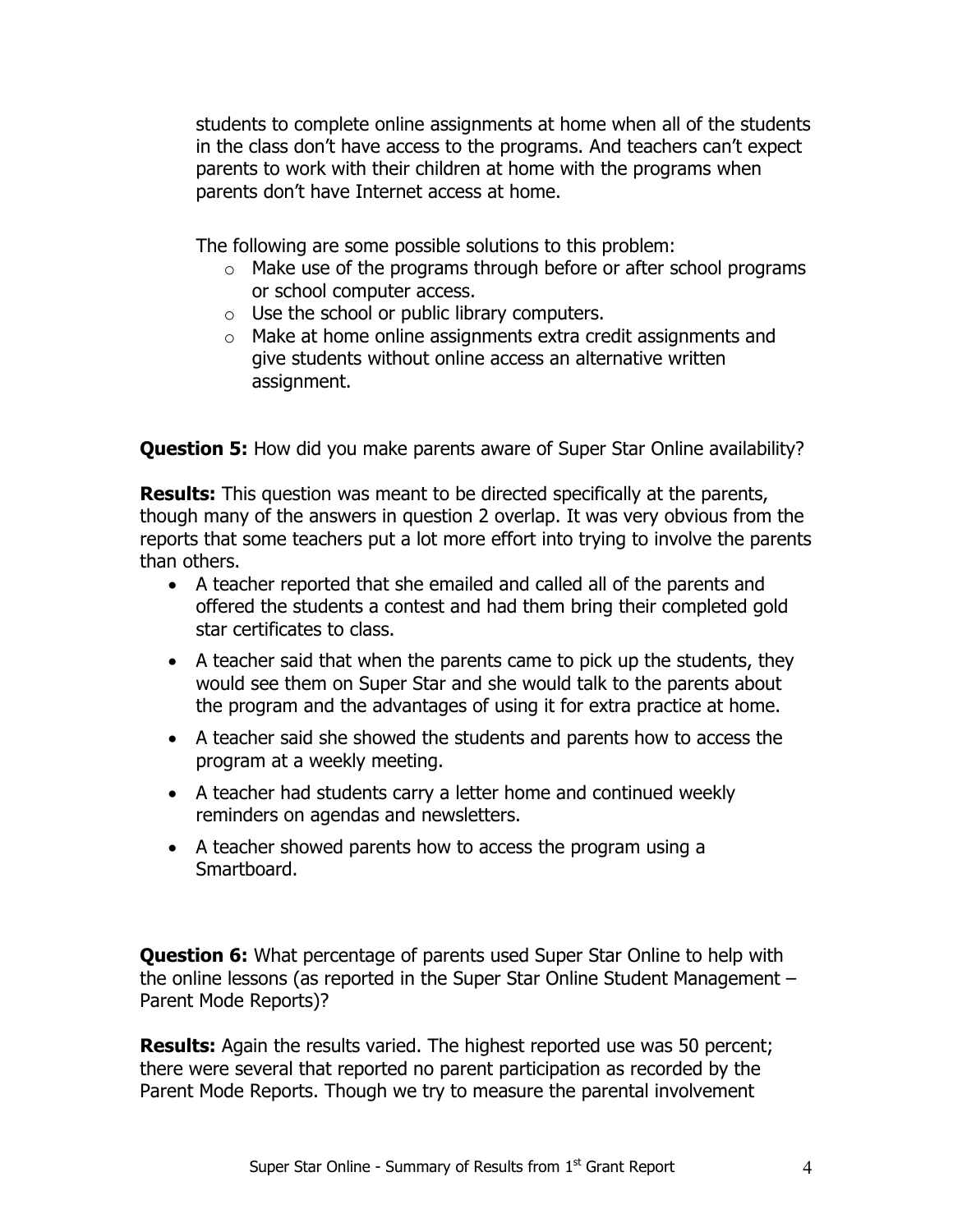through the Parent Mode Reports, this does not necessarily mean that parents weren't helping their child or encouraging the child to use the programs because the parents can do these without entering the parent mode.

**Question 7:** Did you find Super Star Online as an effective resource for promoting parental involvement and for improving educational performance of students?

**Results:** Most teachers responded very positively to this question. Here are some of the comments:

- Absolutely!
- In the beginning it was difficult to get parents involved. I believe the follow up phone calls really got parents involved as did conversations about the program when I ran into a parent in the building. Most parents were excited about the program once they got started. Many told me how much their kids enjoyed using Super Star and how they were happy to have something educational available for their children to do online.
- I think it is improving educational performance of my students, but I am disappointed that more parents are using the resources provided.
- I definitely think it is an effective resource for improving educational performance of students. I like the speed round and I am amazed at the growth of many of the students. I think many students know their letters and sounds but it is getting the speed for the Letter Naming and Sound test on the Response to Intervention benchmarks. This activity is motivating for the students to try to beat their score each day they are in the lab. I have many students who ask me if they can use the computer program each day. It is great to see students learning and having fun at the same time.
- Super Star Online is a great way for students to get extra practice if they need it.
- Yes, easy format and another home academic review option for parents.
- I do find that it is an excellent source for educational performance. Some of the students have really excelled with this program. On the other hand, I thought that I would see more of them using it at home. I am a little disappointed in the lack of parent involvement; considering most of them have internet access.
- My students love the Superstar Program. When I recently took my class of first graders to the computer lab for our weekly session, I was amazed at how long they stayed on task while using the program. When I have used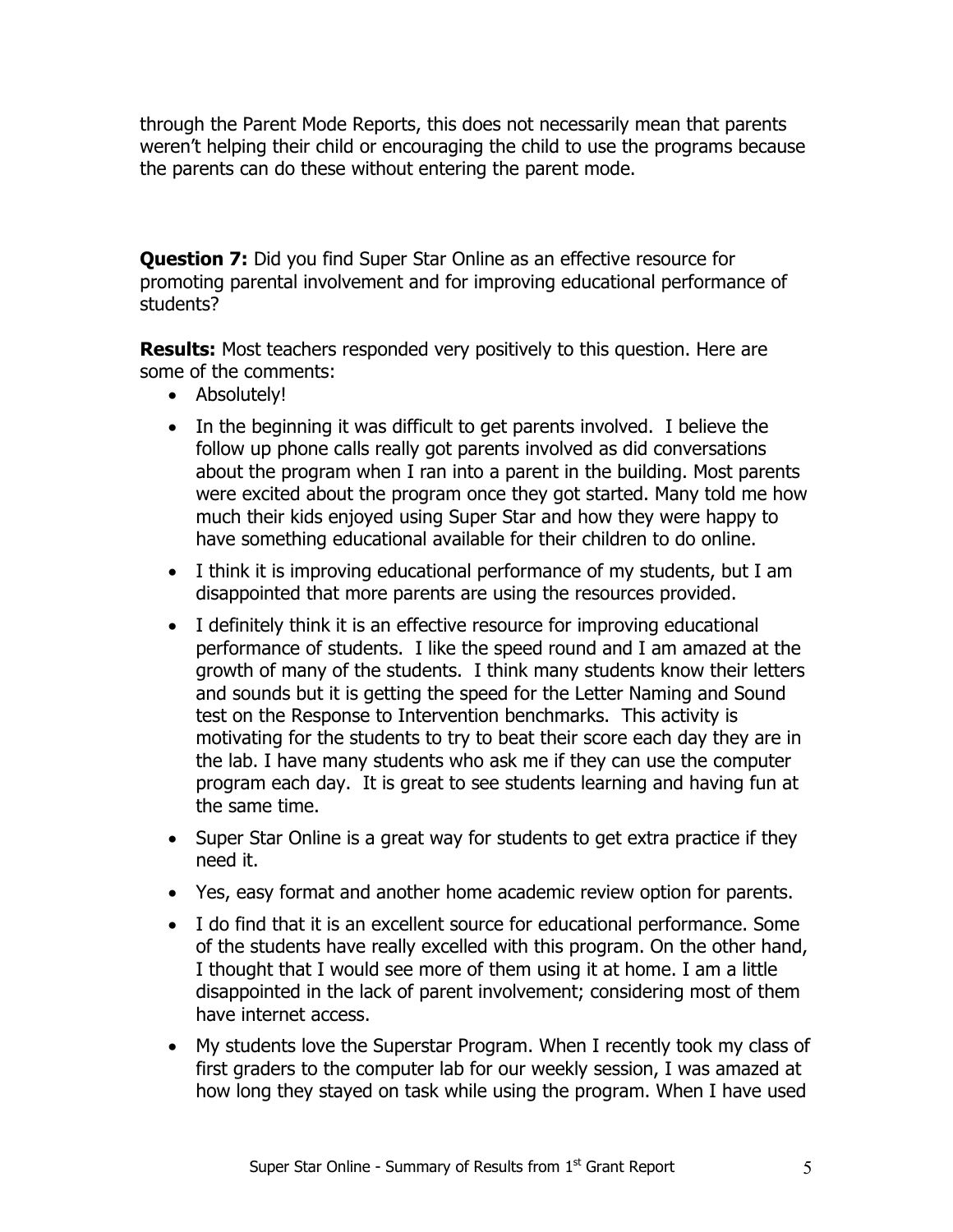other math or language arts based programs the students will often ask if they can change to another program after fifteen or twenty minutes. They are excited about using the program in the classroom as well, but we have fewer computers to share. The children are definitely excited and motivated to use the program when they have access to it.

- I found that using Super Star Online and notifying parents and encouraging my students to use the program at home is an effective resource for promoting parental involvement and for improving educational performance of students. My students really like the fact that in the word problems their names are used. It also encourages students to strive and get better and faster at the games when they find someone has beaten their score. None of my students have gotten discouraged. Even my two that are below grade level still find success.
- Yes, I am excited about the program, and the parental response/feedback have all been positive. My parents seemed appreciative that they now have a free resource they can utilize at home with their kids to improve phonemic awareness.
- Most of my parents didn't take advantage of this great opportunity. I was rather disappointed.
- I wanted to share with you a special success story I have had using the Language Arts Phonics 3A program. I am the Reading Intervention teacher at our school. For the past 6 weeks or so I have had 6 sixth grade boys using the program. I have told them that they needed to get 20 right on the speed round and get a gold medal on each of the sections. The boys have really had to work at it. But when they achieved success, they were so happy (to say the least). Now, these are boys who have never had any or little success in reading. It has made a difference in their attitude towards reading and their own self-esteem. I am constantly hearing how they can now sound out big words and read books they were afraid to try before. None of them have been able to successfully pass the whole program but it motivated them to try to learn. I want to thank you for supplying the program that helped reading click for these kids.
- I found that the Super Star Online Phonics 2a is a very useful tool in my classroom. The program allowed me to easily observe which students were having difficulty both in reports and in observation while students were working on the program. Both of these features have improved students performance on targeted tasks.

By reviewing the individual reports I am able to see how many times it took a student to get a GOLD STAR in an area. If a student took multiple times to get a gold star then, I know I need to follow up with a target lesson in that area.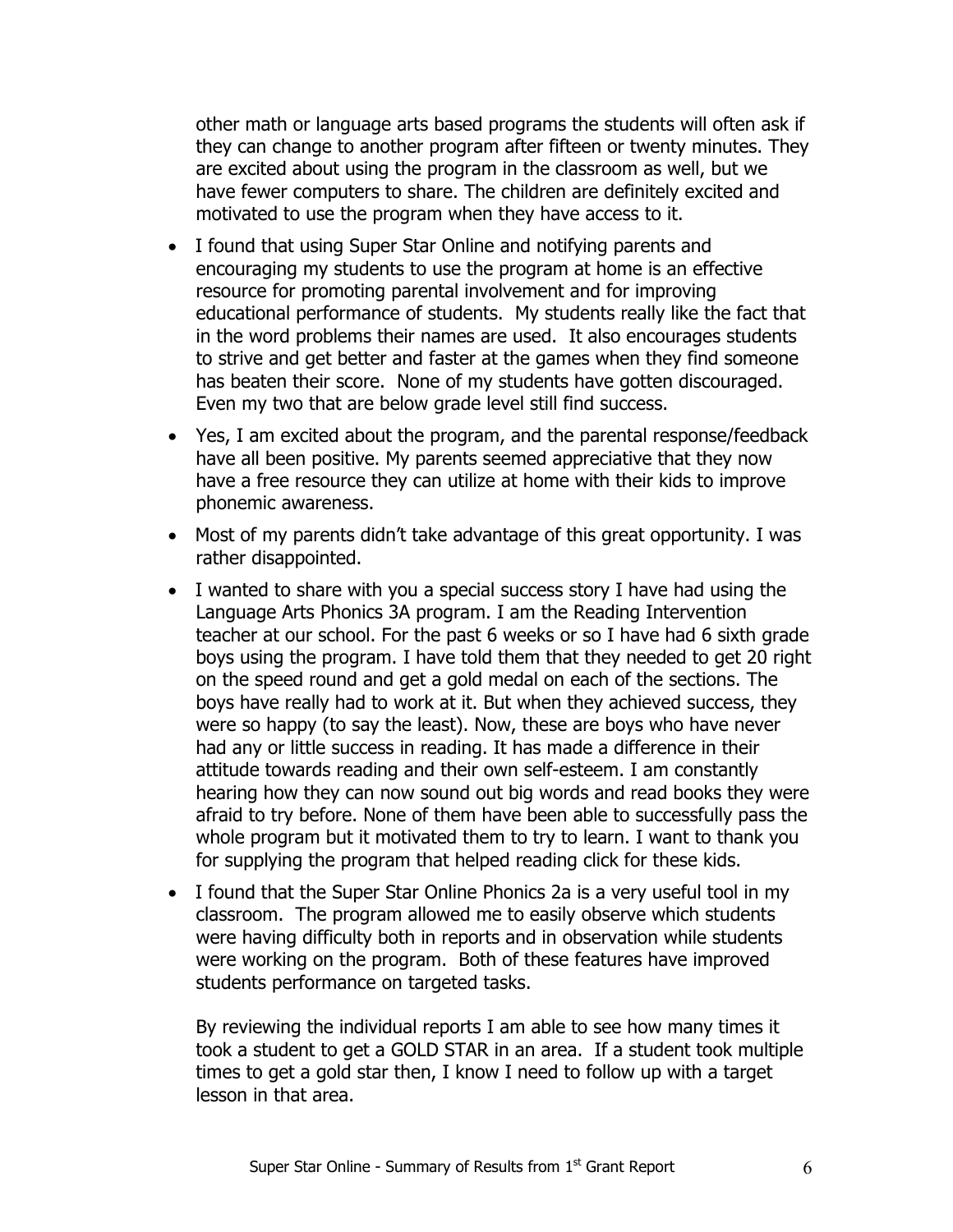As I observed the students working on the program I noticed many features of the program that helped me individualize instruction time. For example, I really liked the feature on either side of the star that shows the number of right and wrong answers. This allows me to easily observe the students right and wrong answers on the screen as I am walking by the computers. If the student has multiple wrong answers I can stop and check for understanding then explain the concept before they move forward. During my observation, I found that many students were having difficulty with the Homonyms. Immediately, I was able to re-teach that student the skill by clearing up some misunderstandings on vocabulary. And reminding students to look at our Long A Phonics card on the wall to check for correct spelling of the words. Later, I was able to plan a whole group instruction lesson to ensure that all students have mastered the Homonym skill.

I like the fact that I can introduce the concept using the program with the SMART Board in class and then give the students an assignment to go to in the program for hands on games. After giving the assignment I can check progress then re-teach or pull out students for individualized instruction.

All of these items have improved my teaching of the targeted concepts which in turn enhances student educational performance.

The parental involvement in the program has not been as good as I expected. I think this is because we live in a rural area which as limited internet access. And a lot of our students are in families that at or below poverty level. I will continue to notify parents of the benefit of the Super Star Program and encourage those who have internet access to utilize the program.

• Even though the students did not access this program at home, I feel that they were excited about the program and talking about it with their parents. When the students receive certificates for completing the gold stars, they are able to take these home and share them with their parents. This program is also something that we share with parents when they come for parent/teacher conferences.

As far as educational performance of students, I feel that it has been an effective program in helping my class. Many of them came in struggling to learn sounds of letters and are now doing great. They sing the songs even when we are not doing Super Star. They love the program.

• I hope parents are using it but I have not had any feedback from them.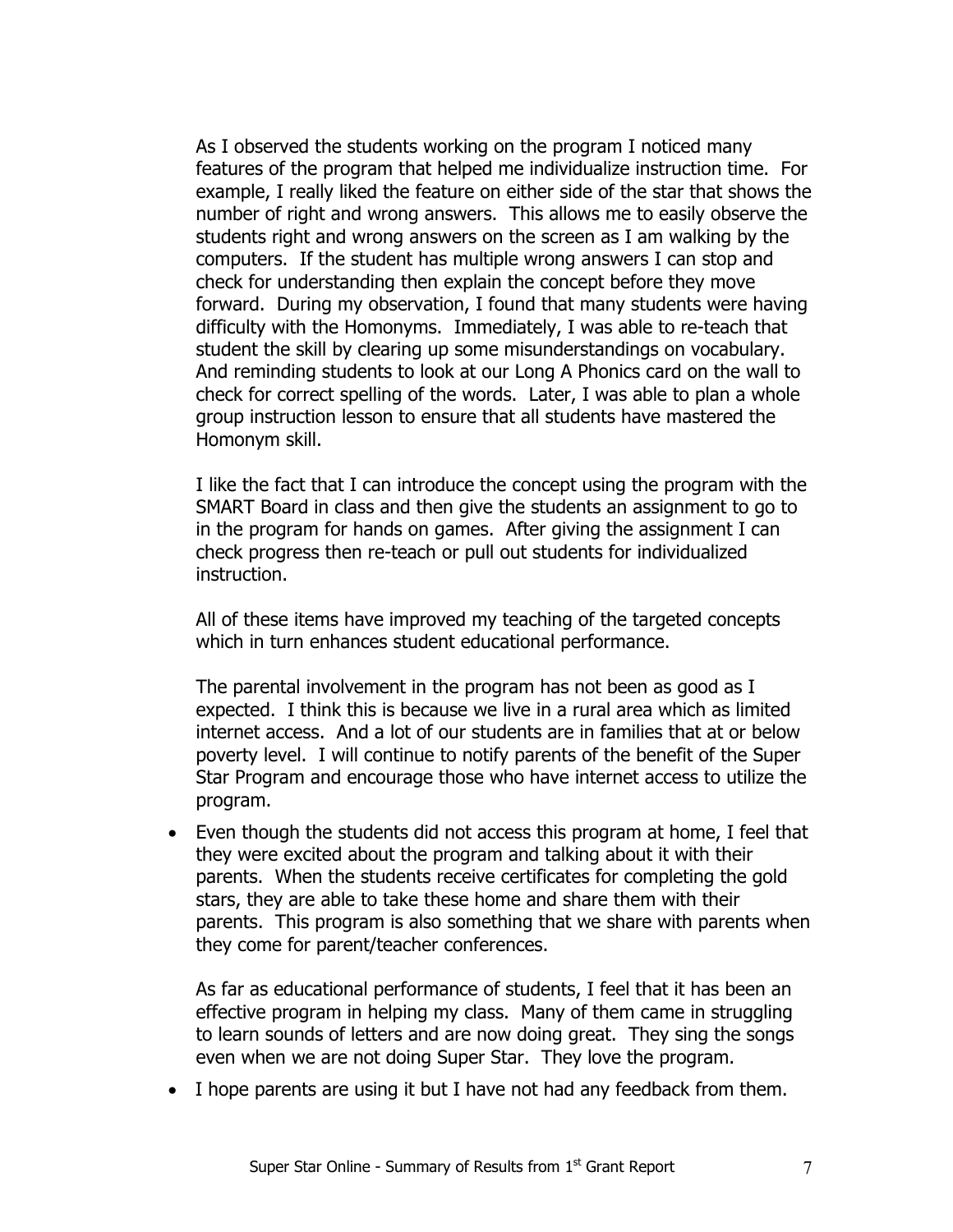• Being able to use the program at home has been beneficial in helping my lower students earn gold stars on activities that would otherwise be hard for them to pass. I do try to help when possible, but I can't help all my students personally like they need when they don't understand a particular activity, because of my time constraints. I encouraged many of them to go home and work with a parent, so they could learn and understand how to pass the activity. Our parents here at Shiloh do want their children to succeed, so many of them took advantage of the program at home.

The half of my first grade students that did not access the program from home either did not need the extra help, or their parents lost the letter with the login information.

- I think it is an effective resource if parents are willing to take the time to use the program with their child. I would have liked to have had the grant at the beginning of the year and been able to explain and promote it at back to School Night. Sending letters and newsletters home is not always effective with my parent population... I believe the program can improve the educational performance of students, especially those that are below grade level.
- I think it could be helpful with parental involvement but only if the parents are willing to participate. I think in most cases, the children work on the program on their own. This Sounds and Letters program is fairly simple and the children usually understand it themselves.
- Yes, for the few students with broadband access. I did not realize that so few families had broadband at home.

## **Additional Questions:**

Teachers were supplied with a list of optional questions or activities for parents and students. One teacher had 5 letters from parents and letters from the whole class. Here are a few of those comments:

• I love when my kids use the Games of Math 3. I have two third graders and one fifth grader and all of them enjoy the Super Star program, and have advanced because of it. They are learning as they play, so it is a joy to have it at home.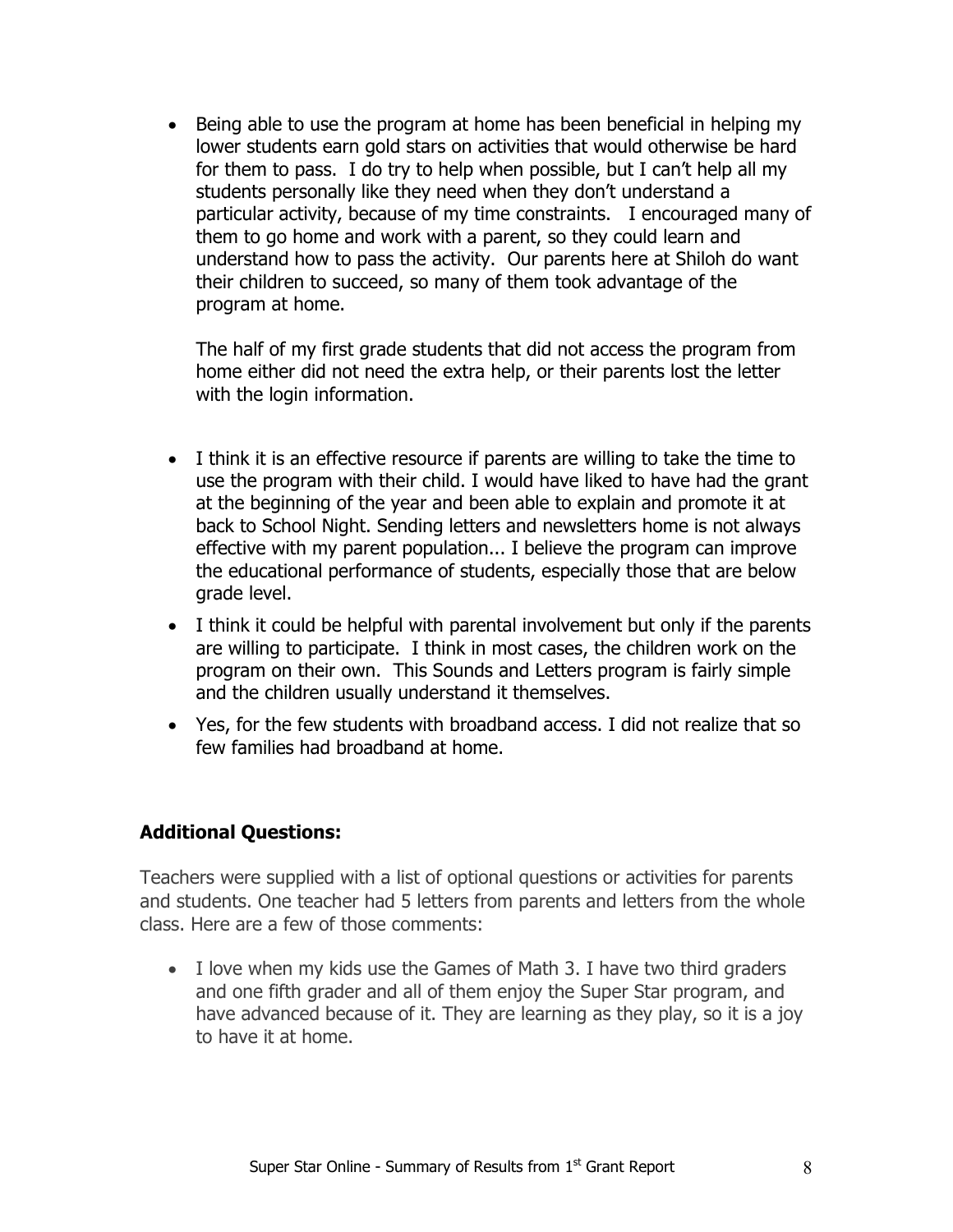My youngest has really improved her math skills since she started, and looks at it as a privilege to get to play it. The lessons are very kid friendly and understandable, so it is a very painless teaching device.

It would be a very big disappointment to no longer have the program. My children all have improved their math skills. - Parent

- I just want to say the Super Star program is an excellent program. Very educational & superb for the kids. I love the leaning skills it performs. Also the teacher parent contact is great. My child loves it and it helps a lot while improving her skills. Thanks for such a great program & keep up the great work & fundamentals of improvement for our kids in this society. - Parent
- Games of Math 3 have helped me so much in multiplication. Now I know how to do my math easier because you taught us easier with games. And you have really changed the way I do math I do it a lot lot lot super faster now. And I would recommend it to other kids so they can learn as fast as me. I really enjoy all of your computer games and I hope you make lots more!

- 3rd grade student

- Help Me 2 Learn has helped me learn multiplication because I love to play your games like basketball, long jump and all the games. I always go on it that what help me learn. - 3rd grade student
- I just love the Games 3. How do you do that stuff and my favorite part is when I get all the answers right. And why I want other people to recommend it cause to me it's the best thing ever. You people are the best game of math 3 and 4 makes. Oh and it makes me a better student. - 3rd grade student

## **Conclusion:**

It is extremely clear the Super Star Online by Help Me 2 Learn is regarded as a valuable instructional asset by teachers, students and parents. While this in itself is a highly desirable outcome, it is our belief that the programs can be even more effective when they are used at home and with parental